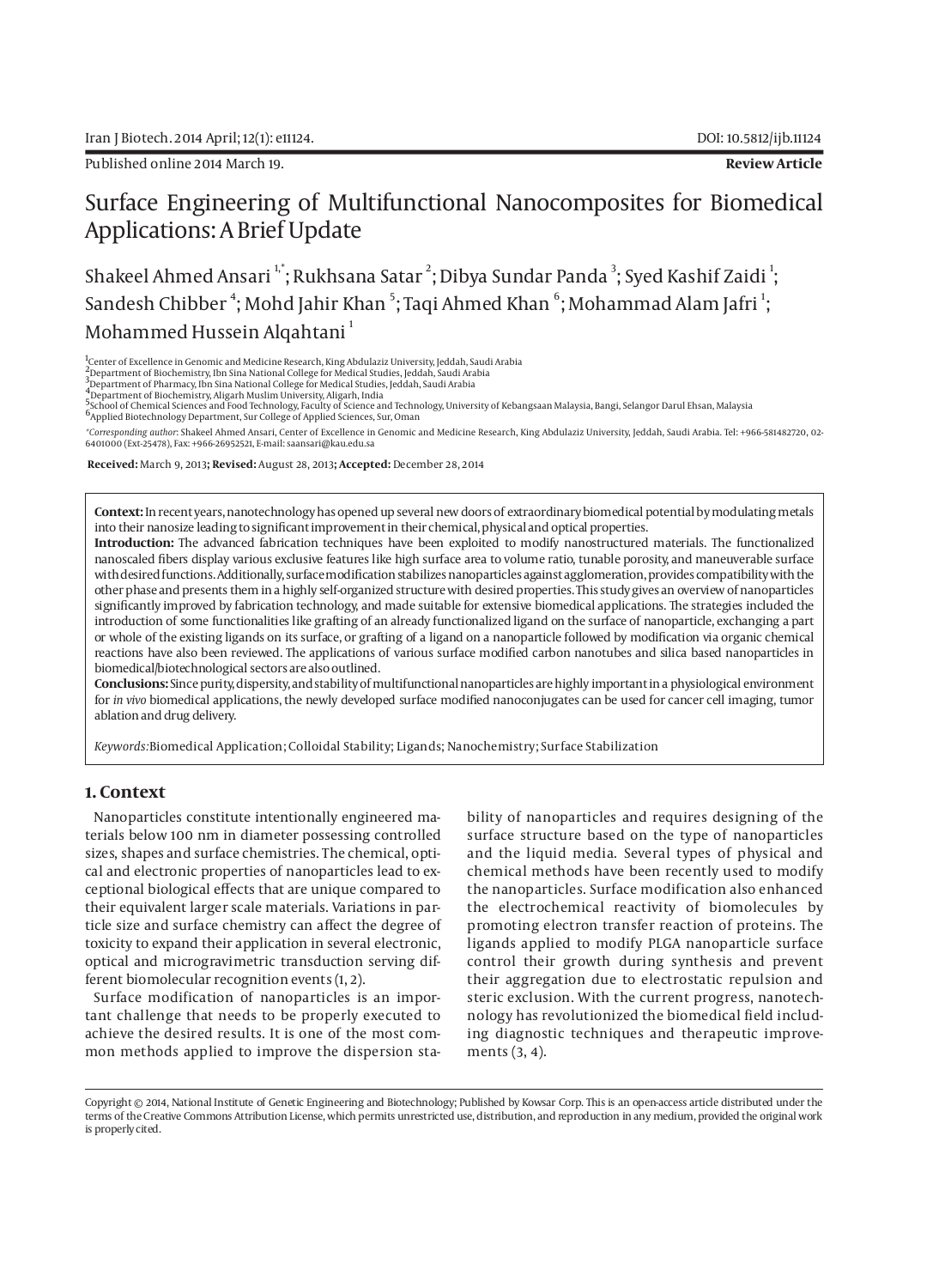## **2. Introduction**

## *2.1. Surface Modification of Nanoparticles for Drug Delivery Systems*

Nanotechnology has significantly contributed to the advancement of drug delivery and its application. Excellent properties exhibited by nanoparticles have enabled their extensive application as a drug delivery approach for various difficult-to-formulate pharmaceutically active ingredients. Therefore, several nanoparticle-based strategies have been adopted to make drug delivery more precise and targeted including the application of nanocomposites which has gained unprecedented momentum both in academics and pharmaceutical industry. Over the past decade, considerable efforts have been directed to formulate both hydrophilic and hydrophobic therapeutic moieties in biocompatible nanocomposites such as nanoparticles, nanocapsules, micellar systems and conjugates (5).

Several other PLGA-based nanocomposites (core-shelltype) have also been fabricated using nanoprecipitation and emulsion-solvent-evaporation methods, to impart specific functions such as longer half-life, stimuli-sensitivity, target specificity, and bioadhesion (6, 7). Bioadhesive cationic PLGA nanocomposites with a chitosan shell have also been found suitable for the oral and localized delivery of drugs as well as nucleic acids to target tissues (8-10). The drug-loaded PLGA nanocomposites containing a ligand shell of antibody, folate, peptide or protein were highly efficient in augmenting the drug uptake into the cells of interest (11-13). Nanocomposites containing chitosan, alginate, and hyaluronic acid have also undergone considerable investigation for the delivery of drugs owing to their exceptional cationic and mucoadhesive characteristics.

Phanapavudhikul et al. (14) reported the details of an iron oxide nanoparticle composite achieved by encapsulating nanosized magnetite with an acrylate-based cationic copolymer made from methyl methacrylate, butyl acrylate, and quinolinyl methacrylate and modified with methoxy polyethylene glycol methacrylate by water-replacement method using aspirin as its model drug. Polyethylenimine-coated hollow manganese oxide nanoparticles were surface functionalized by 3,4-dihydroxy-L-phenylalanine for cancer targeted siRNA delivery and MRI. They proved to be highly efficient in delivering therapeutic siRNA into human breast cancer cells. They could be potentially utilized as multifunctional agents for cancer therapy by siRNA and MRI based diagnosis. Wang et al. (15) have demonstrated that nanoparticles of Fe<sub>2</sub>O<sub>3</sub>core with fluorescent SiO<sub>2</sub> shell, grafted with hyperbranched polyglycerol and conjugated with folic acid (FA) are preferentially up taken by human ovarian carcinoma cells (SKOV-3) compared to macrophages and fibroblasts.

Several research efforts have also been recently directed to develop pharmaceutical applications of chitosan based nanoparticulate drug delivery systems for efficient release of drug and to impart improved colloidal stability, biocompatibility and specific target ability to them (16). A study was conducted in which polyethylene glycol (PEG), FA and their conjugate, PEG-FA were used to functionalize the surfaces of magnetite nanoparticles for intracellular uptake of nanoparticles to human breast cancer cells, BT-20 (17). Biocompatible superparamagnetic nanoparticles have been exploited earlier for MRI contrast enhancement, hyperthermia, magnetic field assisted radionuclide therapy, and tissue specific release of therapeutic agents. The superparamagnetic magnetite nanoparticles have been surface modified with PEG and FA to improve their intracellular uptake for targeting specific cells (mouse macrophage and human breast cancer cells), and quantified by inductively coupled plasma emission spectroscopy. It indicated that both PEG and FA modifications facilitated nanoparticle internalization into the breast cancer cells. However, the uptake amount of PEGmodified nanoparticles into macrophage cells was much lower than that of unmodified nanoparticles. Therefore, PEG and FA modification of magnetite nanoparticles can be used to avoid protein adsorption, which can facilitate nanoparticle uptake of specific cancer cells in cancer therapy and other related diagnoses (18). This approach has been exploited to solubilize paclitaxel (PTX), a difficult to dissolve anticancer drug. FA coated paramagnetic iron nanoparticles (Fe-NP)-PTX conjugate was found to possess significantly higher solubility. The surface functionalized magnetic nanoparticles have also been studied to evaluate their suitability in implant assisted magnetic drug targeting. Hua et al. coated surface modified  $Fe<sub>2</sub>O<sub>3</sub>$ nanoparticles with 1,3-bis(2-chloroethyl)-1-nitisourea and reported its elevated concentration in brain tumors using an externally applied magnet (19).

Yamamoto et al. (20) investigated surface modification of poly (N-isopropylacrylamide) onto magnetite nanoparticles. Temperature responsive behavior of modified magnetite nanoparticles was studied by XPS, TEM, and dispersion measurement. It exhibited a highly sensitive temperature responsive behavior compared to unmodified magnetite nanoparticles under similar conditions. Another versatile method involving hydrolysis and condensation of cyanoethyltrimethoxysilane (CES) was developed to introduce cyano groups on the surface of iron oxide nanoparticles. The optimal concentration of silane coupling agent was determined to obtain an appropriate surface density of activating groups on nanoparticles whereas size distribution of nanoparticles was optimized by the magnetic size sorting procedure. The synthesized nanoparticles proved to be very good candidates for biomedical applications and provided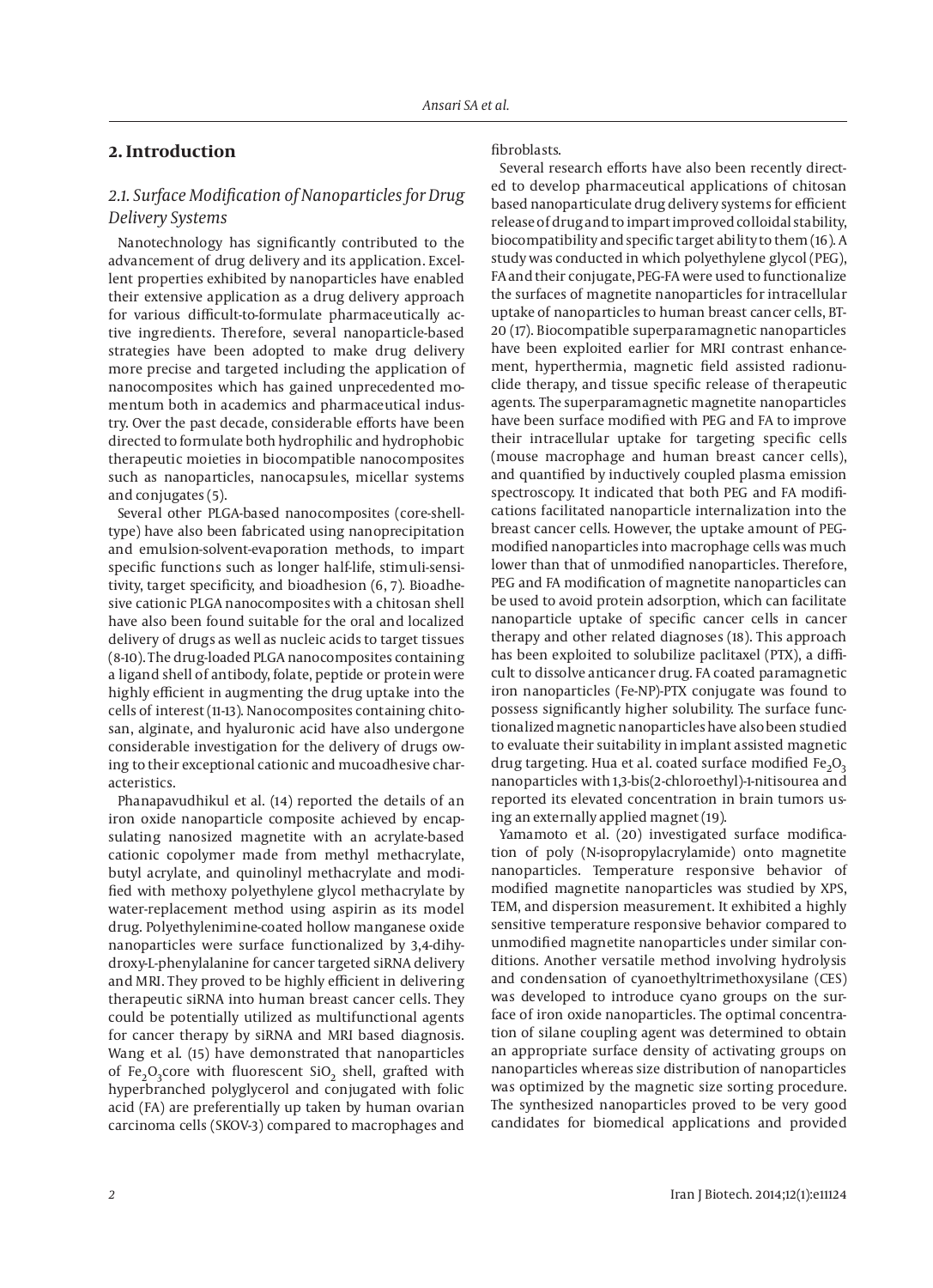new perspectives on vectorization in *in vitro* cellular labeling studies (21).

Manganese doped zinc oxide nanoparticles have been surface modified by n-butylamine and characterized using XRD, FTIR, zeta potential and UV-Vis spectroscopy. It was observed that these modified nanoparticles possessed a very thin layer of organic coverage around inorganic nanoparticles, thereby giving rise to hybrid nanoparticles. These modified nanoparticulates were hydrophilic in nature and were well dispersed in various solvents. Moreover, photo degradation of Brilliant Blue dye showed higher efficiency of modified nanocomposites compared to the reagent grade ZnO under similar incubation conditions (22).

# *2.2. Surface Modification of non-Magnetic Nanoparticles*

There has been a significant refinement in the techniques employed for surface engineering of non-magnetic nanocomposites to introduce a variety of organic or inorganic ligands to obtain well defined nanostructured materials like nanorods with controllable shapes and crystal structure. These surface modification techniques have also allowed different kinds of polymers, molecules and peptides to be "decorated" on NPs to achieve minimal nanoparticle aggregation and reduce nanoparticle non-specific binding.

Functionalization of TiO<sub>2</sub>-NPs surfaces was investigated in a 2-stage process by utilizing 1-decylphosphonic acid and diethyl 1-decylphosphonate as surface modifiers, and was characterized by thermogravimetric analysis (TGA), transmission electron microscopy (TEM), differential light scattering (DLS), atomic force microscopy, and fourier transform infra-red spectroscopy (FTIR) (23). A solvothermal method was employed to prepare TiO<sub>2</sub>-NPs while controlling their rod shaped growth by titanium (IV) isopropoxide and butyl ether as the precursor and solvent, respectively, and oleic acid and decanoic acid as the surfactant. The synthesized TiO<sub>2</sub> nanospherical particles (3.5 nm) and nanorods were uniform and transparent in toluene. The direction of  $TiO<sub>2</sub>$  nanorods growth was [001] and band gap energy of  $TiO<sub>2</sub>$  nanorods was 3.34eV as evaluated by optical absorption (24). Similarly, silica nanoparticles were surface modified with tetraethyl orthosilicate and other organosilane reagents for biomedical applications by Maurer et al. (25). Moreover, Campoa et al. have introduced amine groups onto the surface of magnetite and silica-coated magnetite nanoparticles by APTES condensation. Amine modified nanoparticles were grafted with oligonucleotide, and were used in capturing a complimentary sequence to correlate with amine group surface density in producing high performance materials (26).

A novel reversible addition-fragmentation chain transfer (RAFT-CTA) was synthesized by Ranjan and Brittain (27) which permitted the possibility of using a combination of RAFT polymerization and click chemistry for surface modification. Silica nanoparticles were surface modified with polystyrene and polyacrylamide via this approach. A click reaction was used to attach polymers onto the surface which produced relatively high grafting density. Kinetics of 6-azidohexyl methacrylate (AHMA) polymerization mediated by 4-cyanopentanoic acid dithiobenzoate (CPDB) anchored nanoparticles was investigated and compared with that of AHMA polymerization mediated by free CPDB under similar conditions. The subsequent post functionalization study of PAHMA-grafted nanoparticles was demonstrated by reacting with various functional alkynes via click reactions. Kinetic studies showed that the reaction of surface-grafted PAHMA with phenyl acetylene surface-grafted PAHMA was much faster than that of free PAHMA (28). RAFT-CTA was also used to synthesize SH-functionalized poly (N-isopropylacrylamide) (pNIPAAm), and was utilized to generate pNIPAAm surface modified microspheres via thiol-ene modification. The accessible double bonds on microsphere surfaces allowed direct coupling with thiol-end-functionalized pNIPAAm. In another approach, pDVB microspheres were grafted with poly (2-hydroxyethyl methacrylate) (pHEMA). For this purpose, the residual double bonds on microsphere surfaces were used to attach azide groups via thiol-ene approach of 1-azido-undecane-11-thiol. In the second step, alkyne end-functionalized pHEMA was used to graft pHEMA to the azide-modified surface via clickchemistry (29, 30).

#### *2.3. Surface Modification of Carbon Nanotubes*

Carbon nanotubes (CNTs) have been actively explored for various biomedical applications because of their certain unique structural, optoelectronic, mechanical, thermal, and chemical properties. However, there are several difficulties (poor solubility in organic and inorganic solvents, high cytotoxicity, formation of highly complex and enmeshed structural bundles and finally their relative chemically inert nature under many chemical reaction conditions) in manipulation of CNTs in order to make them suitable for large scale biological utility. Many of these issues have been partly addressed by surface modification of CNTs by chemical means which has resulted in enhanced dispersion, increased solubility, and reduced cytotoxicity (31). The surface modification of CNTs with dendrimers or hyperbranched polymers resulted in significantly enhanced solubility in organic solvents.

Shi and He (32) have illustrated that plasma deposition of thin films on CNTs resulted in great enhancement of dispersion and interfacial bonding in polymer composites. The fracture behavior and tensile strength data indicated that well dispersed CNTs enhanced interfacial shear strength. CNTs were also functionalized by polymer wrapping and oxidation, followed by reduction of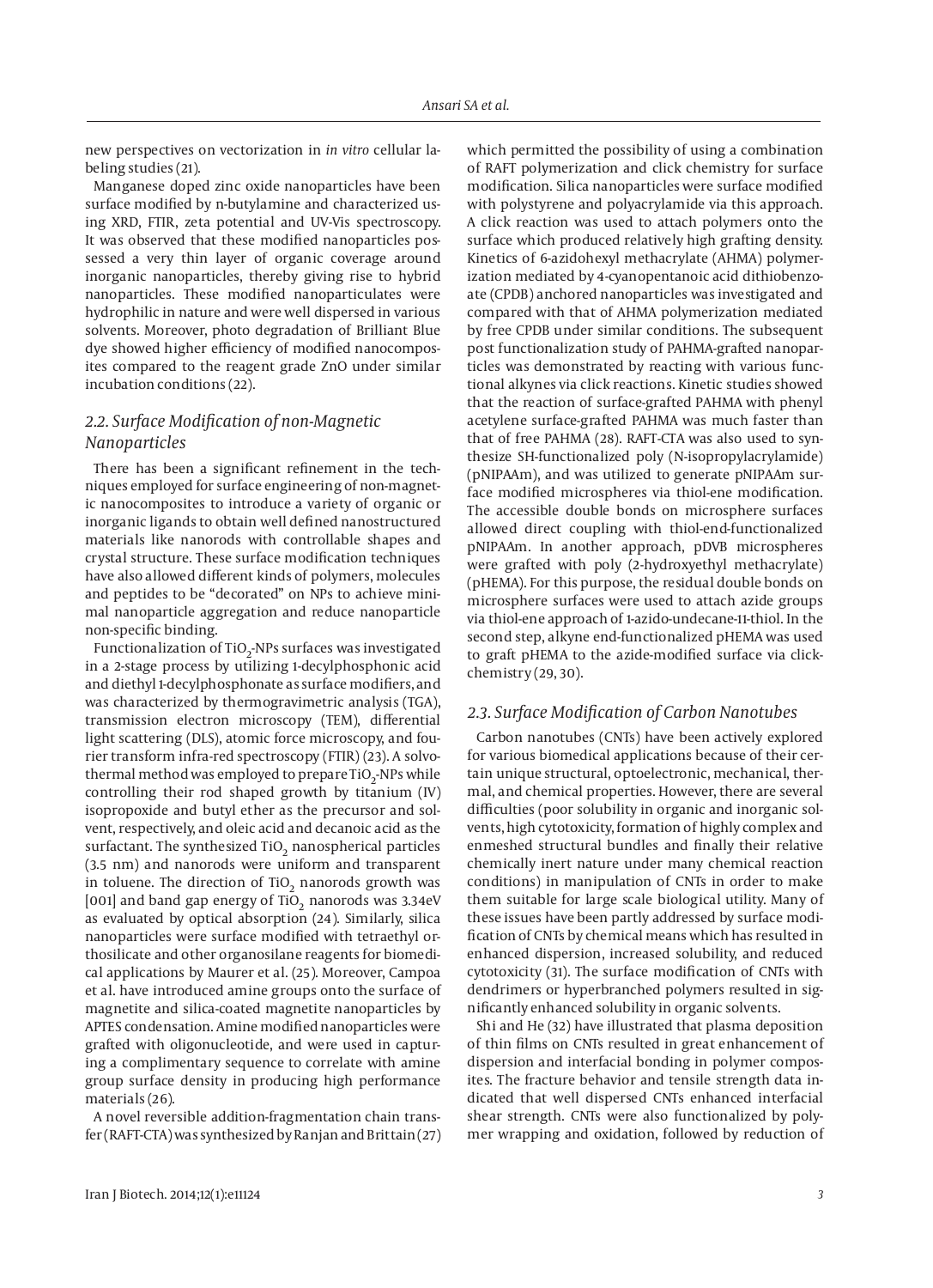copper ions in hydrogen atmosphere, producing copper decorated carbon nanotubes. The synthesized hybrid nanostructures were used as conductive fillers to tailor the heat transport capabilities of a copper matrix.

Similarly, Najeeb et al. (33) have prepared nanocomposite ink with carboxyl-functionalized single walled carbon nanotubes (SWCNTs) to decrease electrical resistance for line patterns, making them suitable for extensive application in various fields such as flexible high speed transistors, high efficiency solar cells, and transparent electrodes. SWCNTs have also been modified with polyethylene via in situ Ziegler Natta polymerization. Scanning electron microscopy and solubility measurements showed that the surface of SWNTs was covered with polyethylene resulting in the formation of cross-links. Surface modified SWCNTs exhibited better mechanical properties compared to naked SWCNTs. Several approaches have been recently used to graft functional groups non-covalently or covalently at the surface of carbon nanotubes to add new properties like dispersion in organic and aqueous media or their dispersion in polymer matrixes aiming to enhance properties like tensile strength, thermal stability, and electrical conductivity (34, 35). A detailed study on surface modification of multi-walled carbon nanotubes (MWCNTs) by trifluorophenyl has been reported. They were also modified using plasma polymerization with ethylene glycol and plasma-polymerized ethylene glycol coating and were characterized by TEM and FTIR. The modified MWCNTs exhibited improved hydrophilic behavior in water, methanol, and ethylene glycol as solvent. TGA analysis suggested that hydroxyl groups of ethylene glycol coated MWCNTs possessed higher thermal stability (36). Such functionalized MW-CNTs may prove promising reinforcement in polymers and other matrices to produce nanocomposites materials of unique physical properties in automotive and aeronautic industries. MWCNTs were recently modified with tridecafluoro-1,1,2,2-tetrahydrooctyl-trichlorosilane with improved efficiency. The Kevlar fibers have been surface modified by MWCNTs via hexamethylene diisocyanate, 1,4-diazabi-cyclo [2,2,2] octane and toluene to introduce pendant amine groups onto the surface of the modified fibers under ultrasonic condition. The obtained fibers were characterized by scanning electron microscopy, IR spectroscopy and tensile measurement, and exhibited improved tensile strength and inter laminar shear strength (37).

#### *2.4. Surface Modification of Novel Nanoparticles*

Surface chemistry of nanoparticles governing interaction with other materials present in the environment holds critical importance. Therefore, chemical alteration of the surface properties of novel nanoparticles (AuNP and AgNP) is being actively explored with oligonucleotides, carbohydrates, and peptides for various applications. Moreover, AgNPs have attracted the major attention among nanomedicine researchers due to their plasmonic properties and easy surface chemistry. Major findings proposed by nanobiotechnologists to use AgNP for various biomedical, and biotechnological application include (i) selective targeting of cells can be achieved by functionalizing them with carbohydrates (e.g. selecting cancer cells by silencing strategy) and oligonucleotides, (ii) toxicity can be manipulated, and (iii) wound healing properties.

Bhattacharya et al. (38) have reported functionalization of AuNP by FA and its fine tuning by PEG. The nanoconjugates were characterized with UV spectroscopy, TEM, TGA, FTIR, and inductively coupled plasma analysis to find the correlation between uptake of nanoconjugates and folate receptor expression. Earlier, Sarkar et al. (39) showed that reduction of Ag+ ions in formamide takes place spontaneously at room temperature without addition of any reductant. They proposed that the growth of AgNP was dependent on Ag+ ion concentration. Surface modification of silver film done in the presence of the tetra sodium salt of ethylene-diamine-tetra-acetic acid resulted in greater reactivity of the silver film while the Fermi potential of AgNP was found to be in the range of −0.30 to−0.40 in the presence of ligand.

A novel finding on the vibrational analysis of the thiol and thione forms of methimazole (antithyroid drug) and their various possible silver complexes was reported by Biswas et al. (40). Fourier transform infrared spectroscopy, Raman spectroscopy, and surface-enhanced Raman scattering (SERS) showed that thiol form of methimazole was chemisorbed to the silver surface through N atom of imidazole ring with an edge-on orientation and imidazole ring lying in the plane of silver surface. It was concluded that thione form of methimazole is adsorbed to the silver surface in acidic medium. Thus, pH-dependent SERS spectra have shown the preferential existence of thione and thiol tautomeric forms on silver surface in acidic, neutral, and alkaline media.

Considering the importance of AgNP in therapeutic applications, several researchers have used glucose- and lactose-modified AgNP and exposed L929 and A549 cancer cells to unmodified and modified AgNP to reduce their toxicity for extending the use of AgNP in clinical cancer diagnosis and other therapeutic applications (41). In another study, AgNPs were modified by phospholipid derivatives to enhance their biocompatibility and cell affinity for biosensing and drug delivery applications (42). A highly efficient immobilization method was developed by attaching amine-modified DNA to AuNP to obtain highly yielded homogeneous microarrays that exhibited greater binding capacity for the complementary DNA (43). The biomedical application of surface modified AgNP and AuNP was extended in forming a rapid and firm soft tissue sealing around dental implants that resisted bacterial invasion.

Similarly, titanium surface was modified by immobi-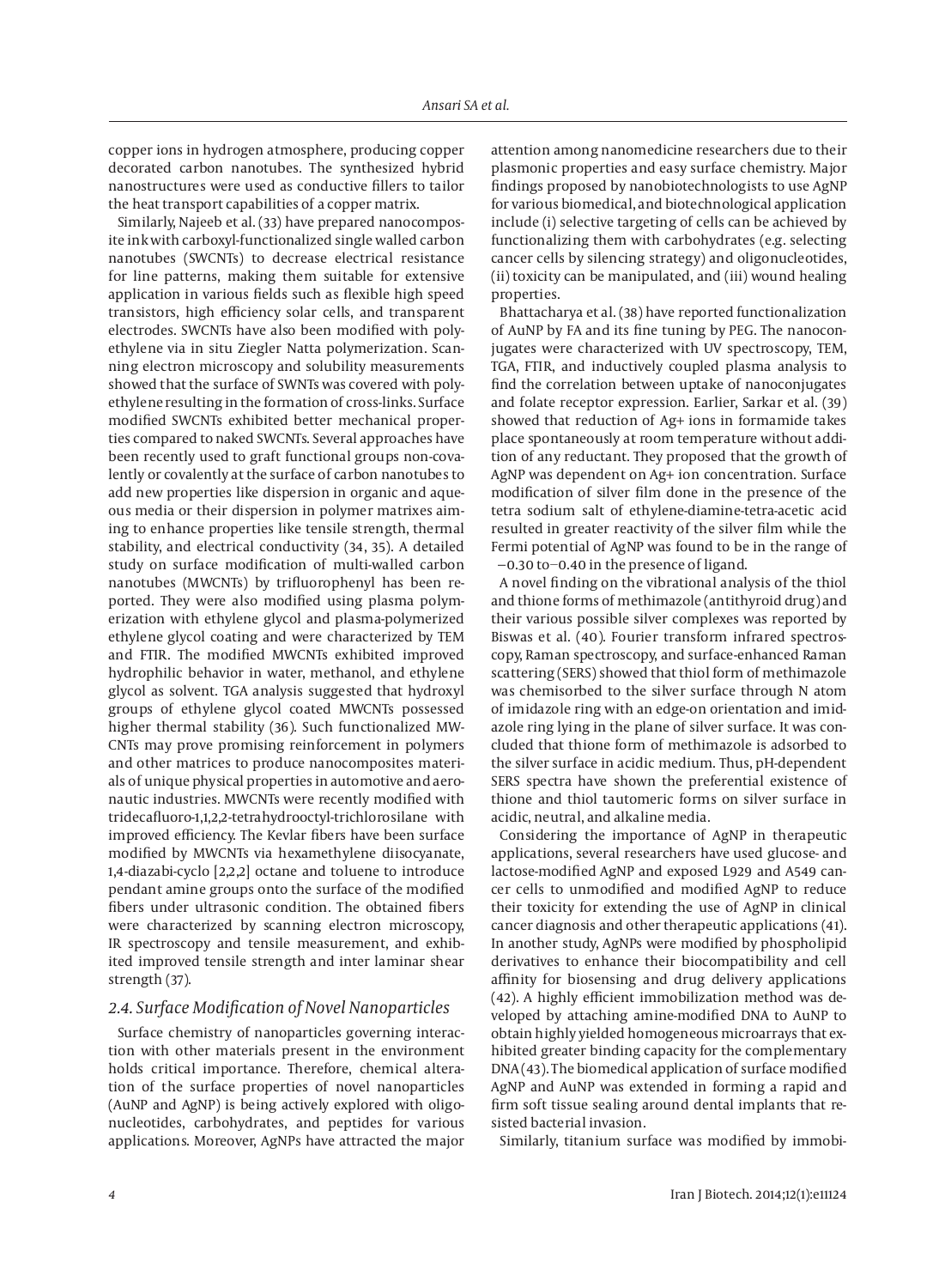lizing AgNP/FGF-2 on titania nanotubular surface which displayed excellent cytocompatibility, negligible cytotoxicity, and enhanced cell attachment. Additionally, titanium nanotubes were incorporated with AgNP to provide long term antibacterial ability and good tissue integration to provide promising applications in orthopedics, dentistry, and other biomedical devices. These materials possessed satisfactory osteoconductivity in addition to increased biological performance (44).

In another study, glucose oxidase (GOX) was covalently immobilized on the surface of thiol-modified AgNPs. GOD-AgNP bioconjugate complex exhibited greater stability at higher temperature and pH range than soluble GOD. Additionally, the fabricated carbon rod/GOD-AgNPs/ nafion/chitosan electrode showed rapid response and linear calibration range from 0.5 - 6.0mM for detecting glucose (45). Moreover, urease was immobilized on polyaniline and AgNP was stabilized in polyvinyl alcohol (PAni/PVA-AgNP) to investigate amperometric measurements toward urea hydrolysis. It revealed a fast increase in cathodic current with a well-defined peak upon addition of urea to the electrolytic solution. Similarly, Sadjadi et al. (46) assembled AgNPs on zeolite surface through amine groups of APTES for immobilizing fungal protease. The bound fungal proteases were easily separated from reaction medium by mild centrifugation and exhibited excellent reusability, and their biocatalytic activity was significantly enhanced in bioconjugate compared to the free enzyme.

Ren et al. (47) have prepared an amperometric glucose biosensor based on immobilization of GOX with AgNP followed by crosslinking with polyvinyl butyral and glutaraldehyde. Similarly, α-amylase was immobilized on templated polymerization of tetramethoxysilane to obtain improved starch hydrolysis. Kinetic parameters for immobilized (Km = 10.30 mg.mL<sup>-1</sup>, Vmax =  $4.36 \mu$ mol.) ml.min<sup>-1</sup>) and free enzyme (Km = 8.85 mg.mL<sup>-1</sup>, Vmax = 2.81  $μ$ mol.ml.min<sup>-1</sup>) suggested that immobilization improved the overall stability and catalytic property of the enzyme. Immobilized α-amylase showed excellent repeated use and negligible loss in its activity even after 30 days storage at 40°C (48). Moreover, glutathione oxidase was immobilized on AgNPs/c-MWCNT/PANI/Au electrode to construct the glutathione biosensor for measuring glutathione content in hemolyzed RBC. The biosensor showed optimum response within 4s at +0.4V and a detection limit of 0.3 μM (49). This approach afforded a large library of nanostructures with varying chemical nature, microstructure, radius, and morphology.

#### **3. Conclusions**

 The current review presented detailed description of various nanoparticles modified through fine tuning the attachment of organic or inorganic ligands. Since purity, dispersity, and stability of multifunctional nanoparticles

are highly important in a physiological environment for *in vivo* biomedical applications, the newly developed nanoconjugates can be used for cancer cell imaging, tumor ablation, and drug delivery. Several biofunctional magnetic nanoparticles were also employed for bacterial detection, protein purification, tumor targeting, and multimodal imaging. Thus, authors hoped to provide a succinct overview of the current state of the art and the future impact of fabrication technology on polymer chemistry, nanotechnology and macromolecular engineering.

#### **Acknowledgements**

The authors are thankful to Dr. Rukhsana Satar (Department of Biochemistry, Ibn Sina National College for Medical Sciences, Jeddah, Saudi Arabia) for providing valuable suggestions in preparation of this manuscript.

## **Author's Contributions**

Shakeel Ahmed Ansari and Rukhsana Satar are the first and second author, respectively, of this review article, They have contributed mainly in writing the manuscript.

#### **Funding/Support**

The study is self-funded.

### **Financial Disclosure**

The authors have no relevant financial interests related to the material in the manuscript.

#### **References**

- 1. Ansari Shakeel Ahmed, Husain Qayyum. Potential applications of enzymes immobilized on/in nano materials: A review. *Biotechnology Advances.* 2012;**30**(3):512–523.
- 2. Ansari Shakeel Ahmed, Husain Qayyum, Qayyum Shariq, Azam Ameer. Designing and surface modification of zinc oxide nanoparticles for biomedical applications. *Food and Chemical Toxicology.* 2011;**49**(9):2107–2115.
- 3. Ansari Shakeel Ahmed, Satar Rukhsana, Alam Fahad, Alqahtani Mohammed Husein, Chaudhary Adeel Gulzar, Naseer Muhammad Imran, et al. Cost effective surface functionalization of silver nanoparticles for high yield immobilization of Aspergillus oryzae β-galactosidase and its application in lactose hydrolysis. *Process Biochemistry.* 2012;**47**(12):2427–2433.
- 4. Chibber Sandesh, Ansari ShakeelAhmed, Satar Rukhsana. New vision to CuO, ZnO, and TiO2 nanoparticles: their outcome and effects. *Journal of Nanoparticle Research.* 2013;**15**(4):1–13.
- 5. Wood Weston, Kumar Sandeep, Zhong Wei-Hong. Synthesis of Organosilane-Modified Carbon Nanofibers and Influence of Silane Coating Thickness on the Performance of Polyethylene Nanocomposites. *Macromolecular Materials and Engineering.* 2010;**295**(12):1125–1135.
- Zhang Liangfang, Chan Juliana M, Gu Frank X, Rhee June-Wha, Wang Andrew Z, Radovic-Moreno Aleksandar F, et al. Self-Assembled Lipid−Polymer Hybrid Nanoparticles: A Robust Drug Delivery Platform. *ACS Nano.* 2008;**2**(8):1696–1702.
- 7. Chan Juliana M, Zhang Liangfang, Yuet Kai P, Liao Grace, Rhee June-Wha, Langer Robert, et al. PLGA–lecithin–PEG core–shell nanoparticles for controlled drug delivery. *Biomaterials.*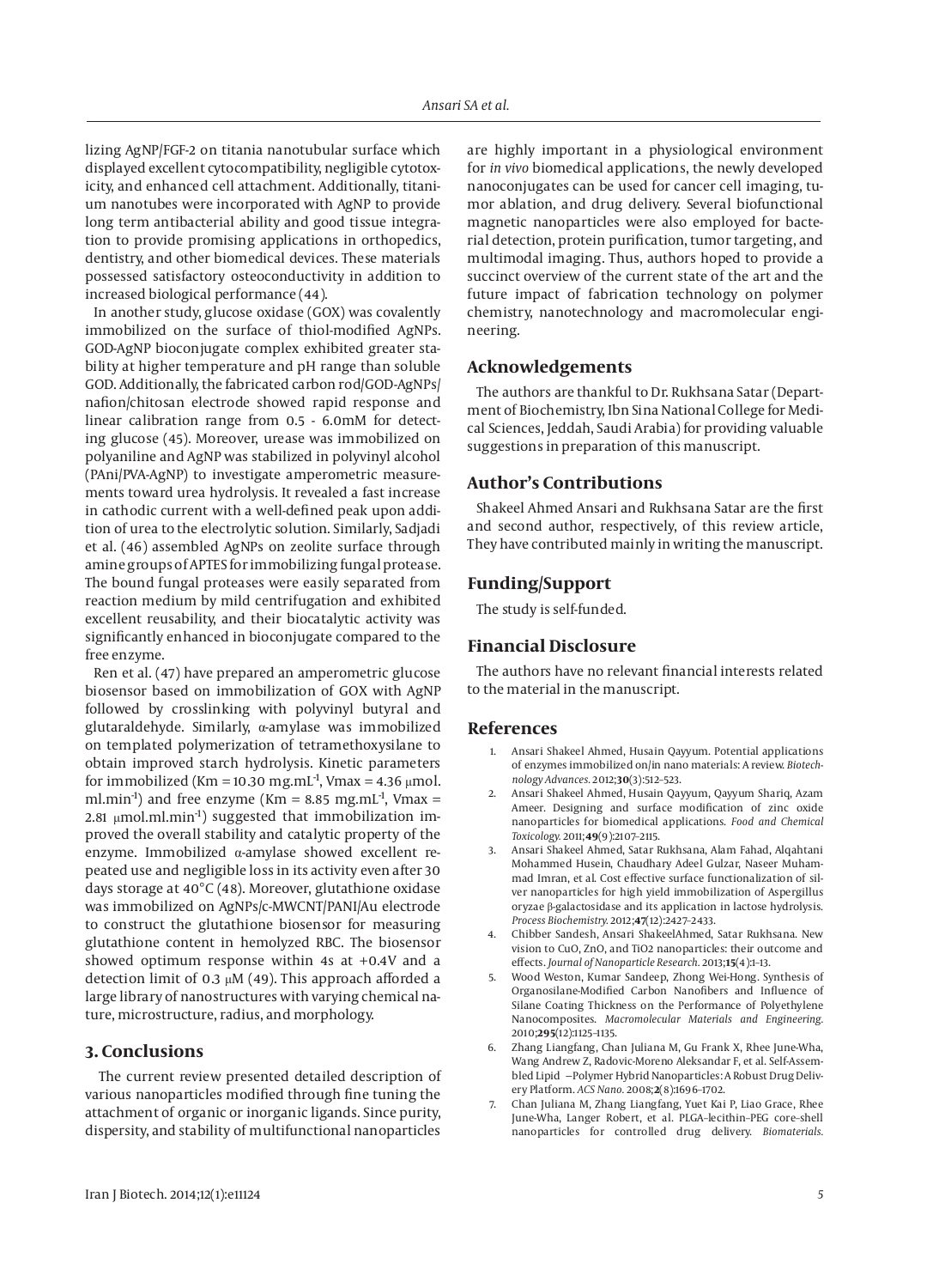2009;**30**(8):1627–1634.

- 8. Kim Beom-Su, Kim Cheol-Sang, Lee Kang-Min. The intracellular uptake ability of chitosan-coated Poly (D,L-lactideco-glycolide) nanoparticles. *Archives of Pharmacal Research.* 2008;**31**(8):1050– 1054.
- 9. Yang Rui, Shim Won-Sik, Cui Fu-De, Cheng Gang, Han Xu, Jin Qing-Ri, et al. Enhanced electrostatic interaction between chitosan-modified PLGA nanoparticle and tumor. *International Journal of Pharmaceutics.* 2009;**371**(1–2):142–147.
- 10. Yang Rui, Yang Su-Geun, Shim Won-Sik, Cui Fude, Cheng Gang, Kim In-Wha, et al. Lung-specific delivery of paclitaxel by chitosan-modified PLGA nanoparticles via transient formation of microaggregates. *Journal of Pharmaceutical Sciences.* 2009;**98**(3):970–984.
- 11. Yang CH, Lee J, Park S, Seo EK, Lim YJ, Song JS, et al. Antibody conjugated magnetic PLGA nanoparticles for diagnosis and treatment of breast cancer. *J Mat Chem.* 2007;**17**:2695–2699.
- 12. McCarron Paul A, Marouf Waleed M, Quinn Derek J, Fay Francois, Burden Roberta E, Olwill Shane A, et al. Antibody Targeting of Camptothecin-Loaded PLGA Nanoparticles to Tumor Cells. *Bioconjugate Chemistry.* 2008;**19**(8):1561–1569.
- 13. Zhang Na, Chittasupho Chuda, Duangrat Chadarat, Siahaan Teruna J, Berkland Cory. PLGA Nanoparticle−Peptide Conjugate Effectively Targets Intercellular Cell-Adhesion Molecule-1. *Bioconjugate Chemistry.* 2007;**19**(1):145–152.
- 14. Phanapavudhikul Ponpan, Shen Shoucang, Ng Wai Kiong, Tan Reginald BH. Formulation of Fe3O4/Acrylate Co-Polymer Nanocomposites as Potential Drug Carriers. *Drug Delivery.* 2008;**15**(3):177–183.
- 15. Wang Liang, Neoh Koon Gee, Kang En-Tang, Shuter Borys. Multifunctional polyglycerol-grafted Fe3O4@SiO2 nanoparticles for targeting ovarian cancer cells. *Biomaterials.* 2011;**32**(8):2166–2173.
- 16. Zhang Yong, Zhang Jing. Surface modification of monodisperse magnetite nanoparticles for improved intracellular uptake to breast cancer cells. *Journal of Colloid and Interface Science.* 2005;**283**(2):352–357.
- 17. Zhang J, Rana S, Srivastava RS, Misra RDK. On the chemical synthesis and drug delivery response of folate receptor-activated, polyethylene glycol-functionalized magnetite nanoparticles. *Acta Biomaterialia.* 2008;**4**(1):40–48.
- 18. Barrera Carola, Herrera Adriana P, Rinaldi Carlos. Colloidal dispersions of monodisperse magnetite nanoparticles modified with poly(ethylene glycol). *Journal of Colloid and Interface Science.* 2009;**329**(1):107–113.
- 19. Hua Mu-Yi, Liu Hao-Li, Yang Hung-Wei, Chen Pin-Yuan, Tsai Rung-Ywan, Huang Chiung-Yin, et al. The effectiveness of a magnetic nanoparticle-based delivery system for BCNU in the treatment of gliomas. *Biomaterials.* 2011;**32**(2):516–527.
- 20. Yamamoto Kazuya, Matsukuma Daisuke, Nanasetani Kazuyuki, Aoyagi Takao. Effective surface modification by stimuli-responsive polymers onto the magnetite nanoparticles by layer-by-layer method. *Applied Surface Science.* 2008;**255**(2):384–387.
- 21. Forge D, Laurent S, Gossuin Y, Roch A, Vander Elst L, Muller RN. An original route to stabilize and functionalize magnetite nanoparticles for theranosis applications. *Journal of Magnetism and Magnetic Materials.* 2011;**323**(5):410–415.
- 22. Shahmoradi Behzad, Namratha K, Byrappa K, Soga K, Ananda S, Somashekar R. Enhancement of the photocatalytic activity of modified ZnO nanoparticles with manganese additive. *Research on Chemical Intermediates.* 2011;**37**(2-5):329–340.
- 23. Xu Chenjie, Xie Jin, Ho Don, Wang Chao, Kohler Nathan, Walsh Edward G, et al. Au–Fe3O4 Dumbbell Nanoparticles as Dual-Functional Probes. *Angewandte Chemie International Edition.* 2008;**47**(1):173–176.
- 24. Ruiterkamp GJ, Hempenius MA, Wormeester H, Vancso GJ. Surface functionalization of titanium dioxide nanoparticles with alkanephosphonic acids for transparent nanocomposites. *Journal of Nanoparticle Research.* 2011;**13**(7):2779–2790.
- 25. Maurer Marta K, Gould Sara E, Scott Paris J. Cholesterol oxidase functionalization of a polymerized crystalline colloidal array. *Sensors and Actuators B: Chemical.* 2008;**134**(2):736–742.
- 26. del Campo Aránzazu, Sen Tapas, Lellouche Jean-Paul, Bruce Ian J. Multifunctional magnetite and silica–magnetite nanoparticles: Synthesis, surface activation and applications in life sciences. *Journal of Magnetism and Magnetic Materials.* 2005;**293**(1):33–40.
- 27. Ranjan Rajesh, Brittain William J. Synthesis of High Density Polymer Brushes on Nanoparticles by Combined RAFT Polymerization and Click Chemistry. *Macromolecular Rapid Communications.* 2008;**29**(12-13):1104–1110.
- Li Yu, Benicewicz Brian C. Functionalization of Silica Nanoparticles via the Combination of Surface-Initiated RAFT Polymerization and Click Reactions. *Macromolecules.* 2008;**41**(21):7986–7992.
- 29. Goldmann Anja S, Walther Andreas, Nebhani Leena, Joso Raymond, Ernst Dominique, Loos Katja, et al. Surface Modification of Poly(divinylbenzene) Microspheres via Thiol−Ene Chemistry and Alkyne−Azide Click Reactions. *Macromolecules.* 2009;**42**(11):3707–3714.
- 30. Wu HC, Chang X, Liu L, Zhao F, Zhao. Y. . Chemistry of carbon nanotubes in biomedical applications. *J Mater Chem.* 2010;**20**:1036–1052.
- 31. Kim Jun Pyo, Lee Byung Yang, Lee Joohyung, Hong Seunghun, Sim Sang Jun. Enhancement of sensitivity and specificity by surface modification of carbon nanotubes in diagnosis of prostate cancer based on carbon nanotube field effect transistors. *Biosensors and Bioelectronics.* 2009;**24**(11):3372–3378.
- Gao Yong. . *SURFACE MODIFICATION OF NANOPARTICLES AND CAR-BON NANOFIBERS BY PLASMA POLYMERIZATION AND PROPERTIES CHARACTERIZATION.*. : University of Cincinnati; 2004.
- 33. C. K. Najeeb , Jae-Hyeok Lee, Jingbo Chang, Jae-Ho Kim. The effect of surface modifications of carbon nanotubes on the electrical properties of inkjet-printed SWNT/PEDOT–PSS composite line patterns. *Nanotechnology.* 2010;**21**(38):385302.
- 34. Ma Peng Cheng, Kim Jang-Kyo, Tang Ben Zhong. Functionalization of carbon nanotubes using a silane coupling agent. *Carbon.* 2006;**44**(15):3232–3238.
- 35. Ávila-Orta CA, Cruz-Delgado VJ, Neira-Velázquez MG, Hernández-Hernández E, Méndez-Padilla MG, Medellín-Rodríguez FJ. Surface modification of carbon nanotubes with ethylene glycol plasma. *Carbon.* 2009;**47**(8):1916–1921.
- 36. Vast Laurence, Carpentier Luc, Lallemand Fabrice, Colomer Jean-François, Tendeloo Gustaaf, Fonseca Antonio, et al. Multiwalled carbon nanotubes functionalized with 7-octenyltrichlorosilane and n-octyltrichlorosilane: dispersion in Sylgard®184 silicone and Young's modulus. *Journal of Materials Science.* 2009;**44**(13):3476–3482.
- 37. Chen Wei, Qian Xin-Ming, He Xue-Qiu, Liu Zhen-Yi, Liu Ji-Ping. Surface modification of Kevlar by grafting carbon nanotubes. *Journal of Applied Polymer Science.* 2012;**123**(4):1983–1990.
- 38. Bhattacharya Resham, Patra Chitta Ranjan, Earl Alexis, Wang Shanfeng, Katarya Aaron, Lu Lichun, et al. Attaching folic acid on gold nanoparticles using noncovalent interaction via different polyethylene glycol backbones and targeting of cancer cells. *Nanomedicine : nanotechnology, biology, and medicine.* 2007;**3**(3):224–238.
- Sarkar Anjana, Kapoor Sudhir, Mukherjee Tulsi. Preparation, Characterization, and Surface Modification of Silver Nanoparticles in Formamide. *The Journal of Physical Chemistry B.* 2005;**109**(16):7698–7704.
- 40. Biswas Nandita, Thomas Susy, Sarkar Anjana, Mukherjee Tulsi, Kapoor Sudhir. Adsorption of Methimazole on Silver Nanoparticles: FTIR, Raman, and Surface-Enhanced Raman Scattering Study Aided by Density Functional Theory. *The Journal of Physical Chemistry C.* 2009;**113**(17):7091–7100.
- 41. Chung Yi-Chang, Chen IHan, Chen Ching-Jung. The surface modification of silver nanoparticles by phosphoryl disulfides for improved biocompatibility and intracellular uptake. *Biomaterials.* 2008;**29**(12):1807–1816.
- 42. Cheulhee Jung, Hyo Young Mun, Taihua Li, Hyun Gyu Park. A simple gold nanoparticle-mediated immobilization method to fabricate highly homogeneous DNA microarrays having higher capacities than those prepared by using conventional techniques. *Nanotechnology.* 2009;**20**(3):35607.